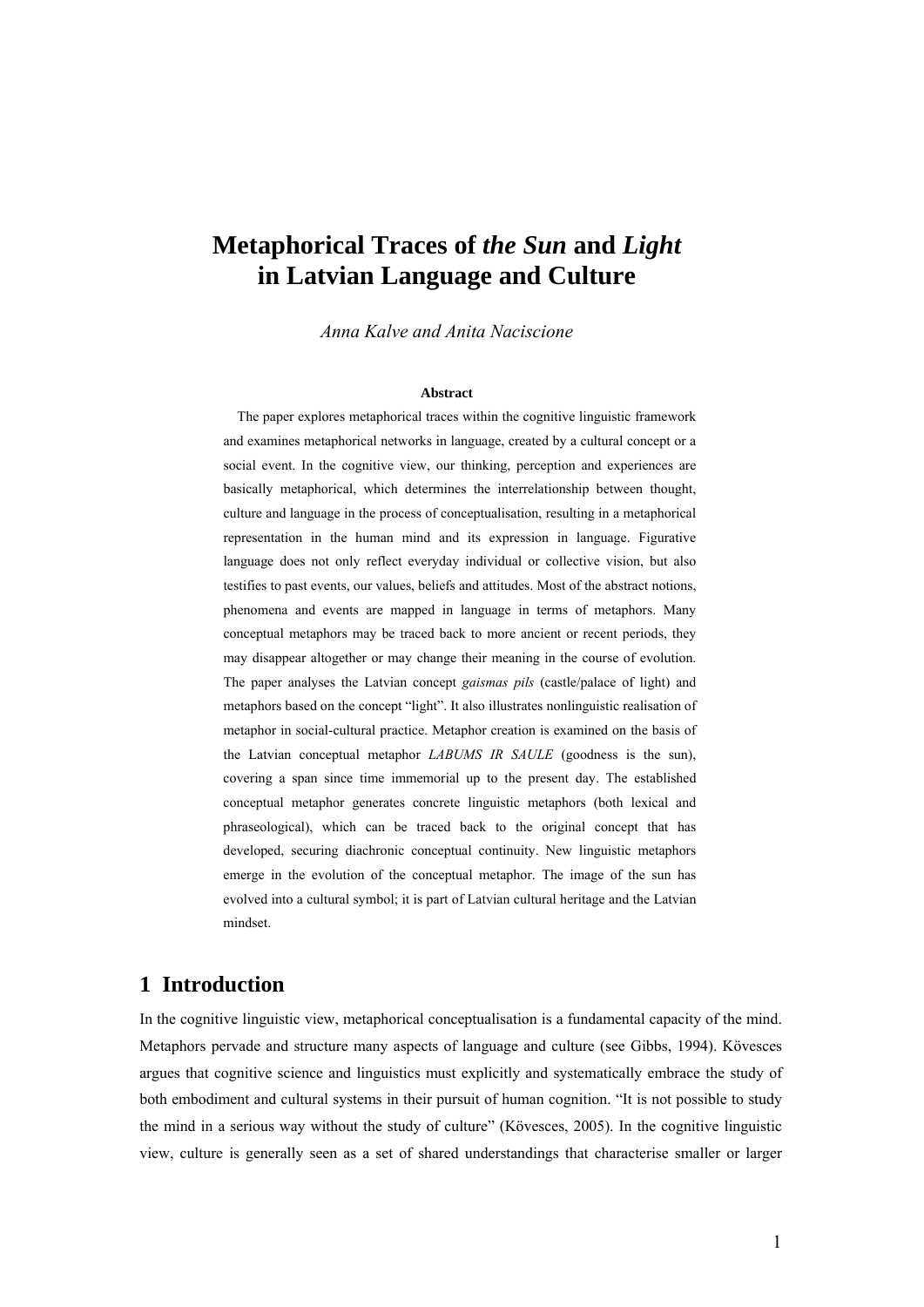groups of people. In this paper, we follow Kövesces' argumentation that metaphors are both cultural and cognitive entities (Kövesces, 2005: 11).

 The essential role of metaphor in both cognition and culture largely accounts for the link between language and culture, which helps us to understand the ways perceptions and experiences of the people, and their social-cultural practices are echoed in metaphorical language. The memory of the events is retained, it can be traced back in the history of the people, its language and culture.

#### **2 Memory and Culture**

In the modern world, information space has become immense and people frequently lose their bearings; they try to find their own place, a niche where they can discover their own existence and understanding of the world. In this case, memory plays a significant role in the process of cognition, as it is an important aspect of the mind. Memory can be compared to a surface where human beings wish to leave some traces or delete their footprints. Memory may retain some images for a long time or else they may cease to exist, or change their representation. In other words, memory works in a dynamic space. A person's identity is certainly shaped by his/her biographical memory, the memory of his/her family, his/her nationality etc. In the  $20<sup>th</sup>$  century a new term has emerged – "collective memory", which has acquired a social and culturological meaning (Halbwachs, [1950] 1980; see also Assmann [1988] 1995; Bragina, 2007: 16-17). Collective memory is a current of continuous thought whose continuity is not artificial, for it retains from the past only what still lives or is capable of living in the consciousness of the groups keeping the memory alive (Halbwachs, [1950] 1980). This is an extended view of the notion of memory. Assmann proposes a theory of culture memory, thus he singles out culture memory and communicative memory. Communicative memory is closer connected with the everyday experience of a person and mutual communication, however, it is not so lasting. Culture memory is more formal, its roots can be traced back into time immemorial; it has been recorded in texts, pictures and buildings (Assmann, 2004). Culture memory is an uninterrupted process, it shapes and strengthens the identity of a society: it does not only preserve past values but it also realises them. Today it is also called social memory, because memory is structured by collectively held ideas and by experiences shared with others (Fentress, 1992, 7 - 47).

 Collective memory is of great importance in shaping a personality and the whole society; The past is evidenced in various forms; it is part of our reality. It has been recorded in written form and it is manifest in art and literature. The collective and the individual forms of memory may often differ; one and the same period of history or a culture event may be interpreted in different ways.

 Language has a crucial role in this process; it offers a huge space for cognition, mapping human thought and everyday experience. Language gives an insight into culture, both individual experience and collective memory. The external world and the processes, which go on in the world, are conceptualised in the human mind, and language reflects them in figurative terms, that is, by figurative means (see Gibbs, 1994; Pimenova, 2006). Gibbs emphasises the poetic structure of mind: metaphor, metonymy, irony, oxymoron, and other tropes are a basic frame; these are principles, which underlie the way people think, reason and imagine (1994: 2-5). When exploring conceptual metaphors, cognitive linguists point out that most of them are of universal character (Lakoff and Johnson, [1980]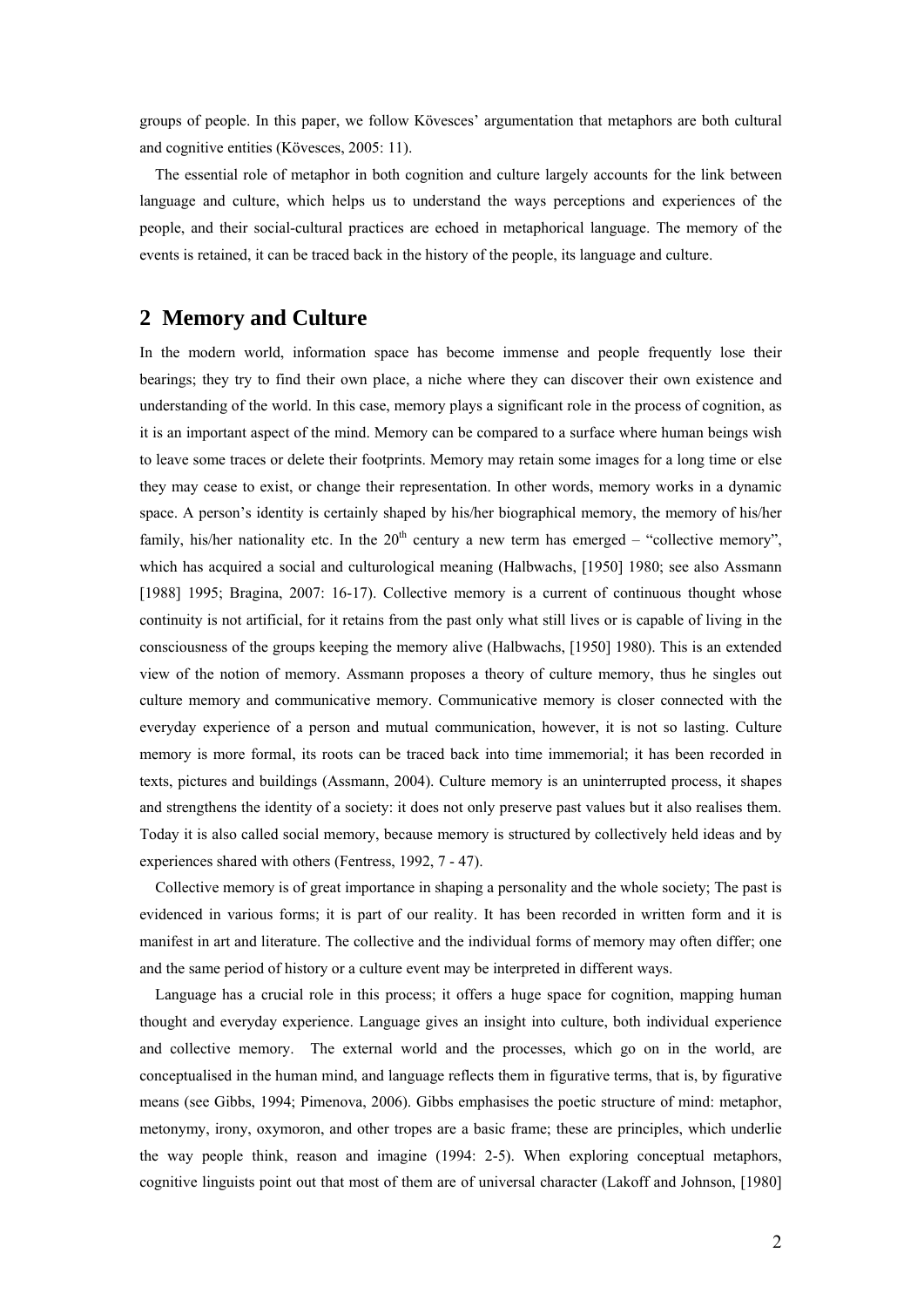2003; Kövecses, 2005). Universal concepts, such as space, time, senses, freedom, work, goodness, evil and many others, can be found in all languages, and hence in thought. There exist certain concepts of culture, which frequently are reflected in language in figurative terms, usually as metaphors of metonymies, or their interaction. The same conceptual metaphor may appear in different linguistic forms. Collective memory needs to balance a number of viewpoints, therefore it can be easily structured in metaphors. When tracing the roots of metaphors back in time, we can trace the heritage of world culture, the development of thought and its metamorphoses.

 Concepts may vary in each culture. This is determined by the system of values, and the perception of time and space. Kövecses examines the interaction between conceptual metaphor and cultural models<sup>[1](#page-2-0)</sup> ([2](#page-2-1)005: 193-195). In cognitive linguistics it is called cross-cultural<sup>2</sup> variation or cross-cultural diversity. When exploring and comparing metaphors in different languages, it is possible to reveal their characteristic features and the figurative modes of thought of the people.

# **3 The Concept of the Sun: Its Evolution in the Latvian Language and Culture**

We can study the evolution of a concept through its innumerable reflections and manifestations throughout centuries. In Latvian heritage, the image of the sun is vital for both language and culture, it can be traced back to time immemorial, that is, the prehistoric time: the Late Neolithic Period and the Mesolithic Period, when ornaments and ceramics bear solar symbolism, which is part of the so-called Latvian patterns (see Zemītis, 2004). As the sun is the main heavenly body, its symbolism is powerful. For the Latvian collective mindset the sun is omniscient and omnipresent<sup>[3](#page-2-2)</sup>, it is the bearer of life and light. The Latvian culture memory has kept the symbol of the sun in folk songs, fairy tales and folk tales as a deity, the housekeeper and the bearer of light. Hence, the symbol of the sun plays an important part for Latvian culture memory: it reveals the continuity and the depth of the cultural process. It reminds us of the ancient times and it complements the present cultural processes. In the contemporary understanding, the image of the sun has remained as powerful, and its meaning has been extended. It has acquired an ethical, aesthetic and social sense. This has been explored by Vīķe-Freiberga in her three books *"Trejādas saules"* (Three Kinds of the Sun) (Vīķe-Freiberga, 1997; Vīķe-Freiberga, 1999b; Vīķe-Freiberga, 2002), and also in her book *"Saules zīmes"* (Sun Signs), which all reveal the traditions of Latvian sun songs, their characteristic features and their mythical, symbolic and metaphorical significance (Vīķe-Freiberga, 1999a: 23).

 Of late, the image of the sun is frequently chosen as a symbol for various cultural events. It lends the event a new symbolic dimension; it also makes an emotional impact on the public. The sun embodies a sense of unity both in its linguistic and nonlinguistic manifestations. In 2008 the title of the final concert of the All-Latvian Song and Dance Festival was *"Latvija – Saules zeme"* (Latvia – the Land of

<span id="page-2-2"></span><span id="page-2-1"></span><span id="page-2-0"></span> $\frac{1}{1}$ By cultural models Kövesces understands any coherent organisations of human experience shared by people (Kövesces, 2005: 193).

<sup>&</sup>lt;sup>2</sup> On cross-cultural variation of conceptual metaphors, see Kövesces, 2005: 67-87; Pimenova, 2006: 172-188. <sup>3</sup><br><sup>3</sup> Interestingly, equile (the sun) also functions as part of a number of compound nouns which designate imp

<sup>&</sup>lt;sup>3</sup> Interestingly, *saule* (the sun) also functions as part of a number of compound nouns which designate important notions for the Latvian mindset and Latvian mythology: *pasaule* (the world), *viņsaule* (the other world; the beyond), *aizsaule* (life beyond death).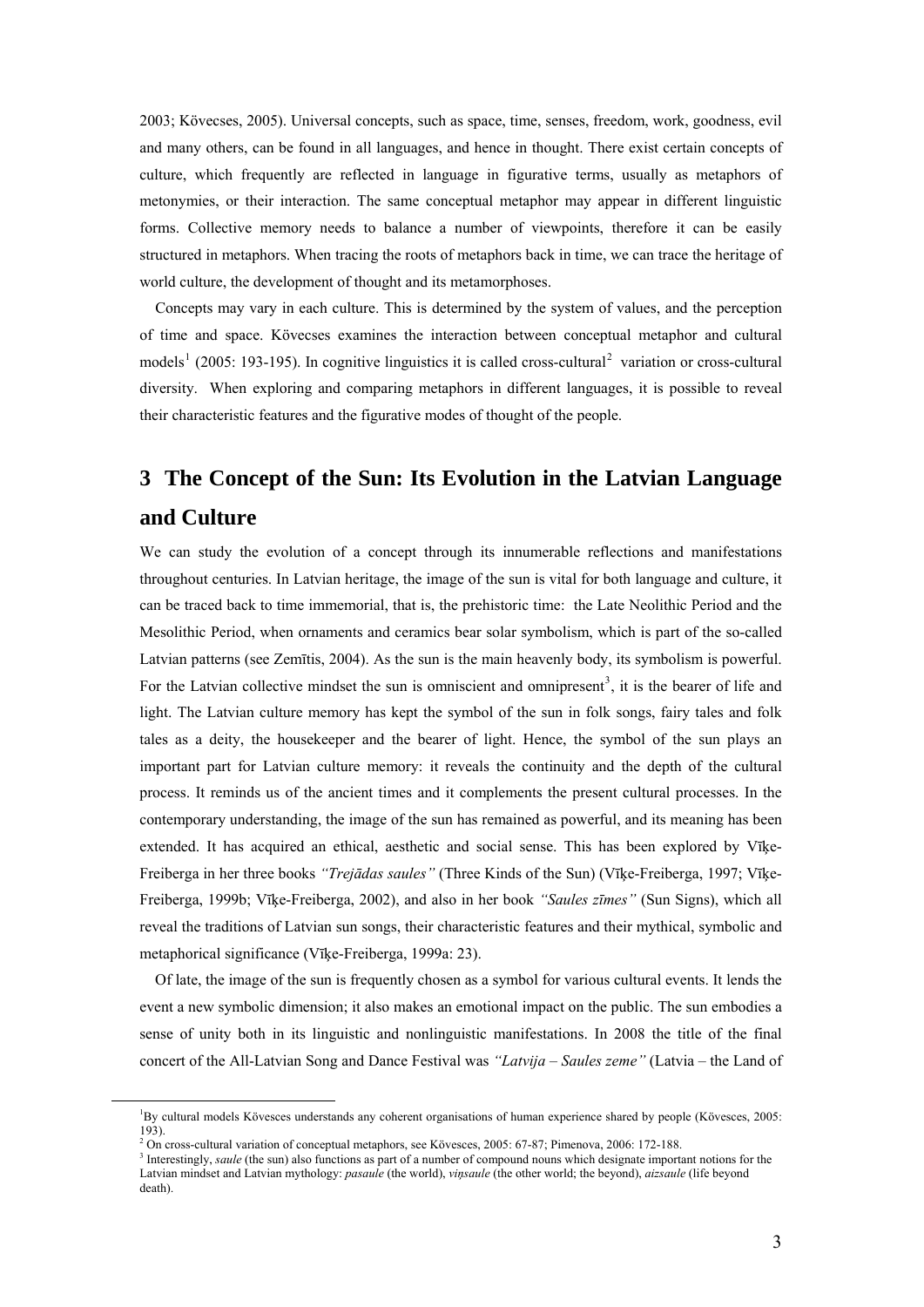the Sun). As the Head Conductor of the Festival Māris Sirmais points out, "Latvians are a people with a complicated history, traditions, language and, folk songs and music. For us Latvia is a bright land of the Sun. The Sun is timeless in human perception, the Sun as a world centre, the Sun as a symbol of awakening, as the bearer of all goodness<sup>"[4](#page-3-0)</sup> (Dziesmu un deju svētki, 2008). In his speech the reference to the image of the sun comes from culture memory, lends depth to his speech and establishes an unconscious link with the roots of the nation, serving as a tool of socialisation.

 Symbols in general and cultural symbols in particular are frequently grounded in well-entrenched metaphors in a culture. To understand a symbol means to be able to see the conceptual metaphor that the symbol evokes (see Kövesces, 2005: 172). Metaphors and symbols are both based on similarity; however, symbols complement language by replacement, they do not compare but identify notions (Arutyunova, 1990: 22-26). The symbol of the sun is a manifestation of the conceptual metaphor LABUMS IR SAULE (goodness is the sun), which we believe exists in Latvian thought and language. It can be best traced in many of the innumerable Latvian folk songs. For instance:

| Saulīt' silta, māmiņ' jauka,      | The Sun's so warm, Mama so kind,            |
|-----------------------------------|---------------------------------------------|
| Abas vienu labumiņu:              | Both are of equal goodness:                 |
| No saulītes silti rīti,           | The Sun gives warm mornings,                |
| No māminas mīli vārdi.            | Mama – gentle words $5$ .                   |
| Krišjāņa Barona Dainu skapis 3234 | Krišjānis Barons' Folk Song Cabinet No 3234 |

 However, it is not only archeological artifacts and Latvian folklore, which bear witness to the importance of the sun in Latvian Culture. We can also study its evolution through various innumerable reflections and manifestations in the system of language through centuries. The Latvian phraseological stock contains many phraseological units which testify to the folk vision of the worth and goodness of the sun, e.g.

*iecelt/pacelt saulē/saulītē* (to place, to raise someone in the sun) – to create very good conditions *vēlēt saules mūžu* (to wish someone a lifetime of the sun) – to wish someone a long life *saulains smaids* (a sunny smile) – a kind, friendly smile

 The goodness of the sun is also manifest in set expressions, which are linguistic instantiations in everyday use. Importantly, goodness goes together with a happy tonality<sup>[6](#page-3-2)</sup>:

*saulaina noskaņa* (a sunny atmosphere/frame of mind) *saulains noskaņojums* (a sunny mood) *saulains bērns* (a sunny child)

<sup>5</sup> Latvian folk songs have not been translated into English. This is an attempt of the authors to render the contents in prose. English is iambic while Latvian folk songs are written in trochee or dactyl. The difference in rhythm, original imagery and an abundance of diminutives (these four lines contain five diminutives) make Latvian folk songs practically untranslatable.<br><sup>6</sup> This meaning of the adjective "sunny" also exists in other languages (cf.: the English <u>a sunny</u>

<span id="page-3-2"></span><span id="page-3-1"></span><span id="page-3-0"></span> $\frac{1}{4}$ <sup>4</sup> Underlined by the authors.

wishing, warm); however, the difference lies in its incidence and the frequency of use.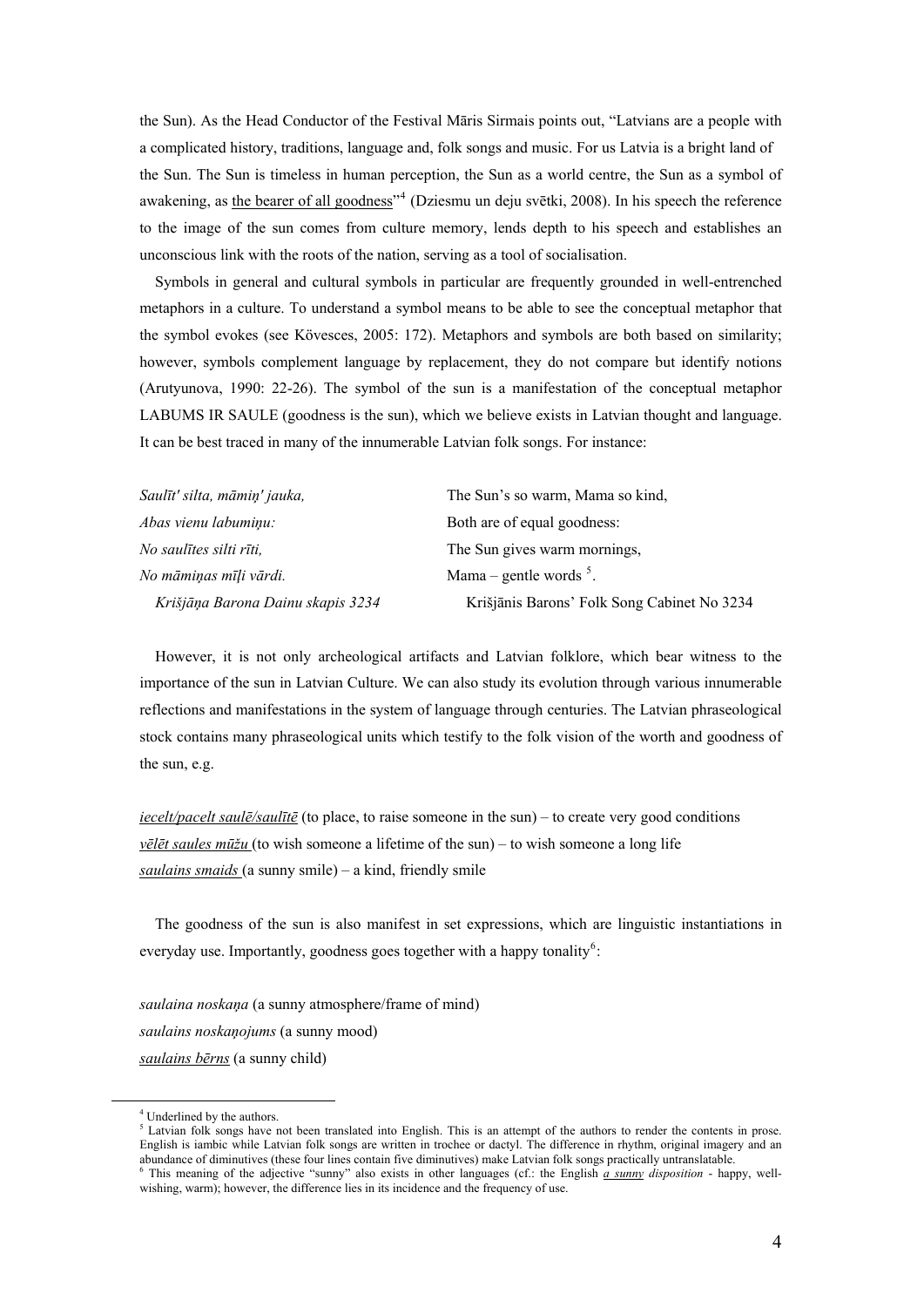*saulaini novēlējumi jaunajām māmiņām* (sunny wishes to the young mummies)

The present development of the language reveals threads of conceptual continuity: the established conceptual metaphor generates linguistic metaphors, which are networked to the base concept (Trim, 2007: 60). This is clearly seen in the use of the concept of the sun in advertising, which has been a recent trend in Latvian, e.g. *Saulaino cenu bums! 50% atlaides!* (A boom of sunny prices! A 50% discount!) This is an advertisement of the travel agency *Latvia Tours*, August, 2008. The boom in prices is sunny, it is a benefit, as it means a discount of 50 %, accompanied by free tickets for children.

 Throughout centuries conceptual metaphors have been materialised in nonlinguistic ways. As cognitive linguists have proved it, they do not only exist in thought and language, but also in a tangible way, in social-physical practice and reality (see Kövesces, 2005: 163-169). Moreover, it is not only in archeological artifacts in prehistoric times but more importantly also in folk art and craft which has been alive and vibrant. We find nonlinguistic reflections of the Latvian mindset, including the concept of the sun in painting, sculpture, weaving, tapestry, knitwear, woodcraft, metalwork, ceramics – all created today and used today.

 As a conceptual pattern, goodness of the sun is relevant for the Latvian mindset. The image of the sun appears in various types of social-cultural activities, events and practices, e.g. *Saules dejas* (Sun Dances), which are enacted during the Song and Dance Festivals and which emerge in poetry.

 The goodness of the sun acquired a visual representation when the President of the Republic of Latvia Mrs. Vaira Vīķe-Freiberga left office after eight years of service: This is an aerial view of the visual representation. It is a gift of the people of Latvia conveying the very best wishes to the



President. In gratitude they organized a special event on 1 July, 2007, called *Saules ziedi* (The Flowers of the Sun) and arranged a huge floral representation of the sun on a slope in *Dainu kalns* (Folk Song Hill) in the Gauja National Park.

 Thus, in the history of Latvian thought and language the conceptual metaphor GOODNESS IS

THE SUN has not only acquired a linguistic dimension but it also possesses an important cultural dimension (see Kövesces, 2002: 241).

# **4 The Concept** *gaismas pils***[7](#page-4-0) : A Feature of Latvian History and Mindset**

Each culture produces varying underlying conceptual metaphors, which create varied types of metaphoric networks (Trim, 2007: 219). They leave their traces in the evolution of figurative thought and language. The concepts, which endure and which are adapted in the language, correspond to the mindset of the people. These concepts are extended, as the cognition process of the world is never-

<span id="page-4-0"></span> $\frac{1}{7}$  The word *pils* is polysemous in Latvian: 1) a castle; 2) a palace. It has given rise to a number of derivatives, e.g. *pilsēta* (a town), *pilsonis* (a citizen), *pilsonība* (citizenship).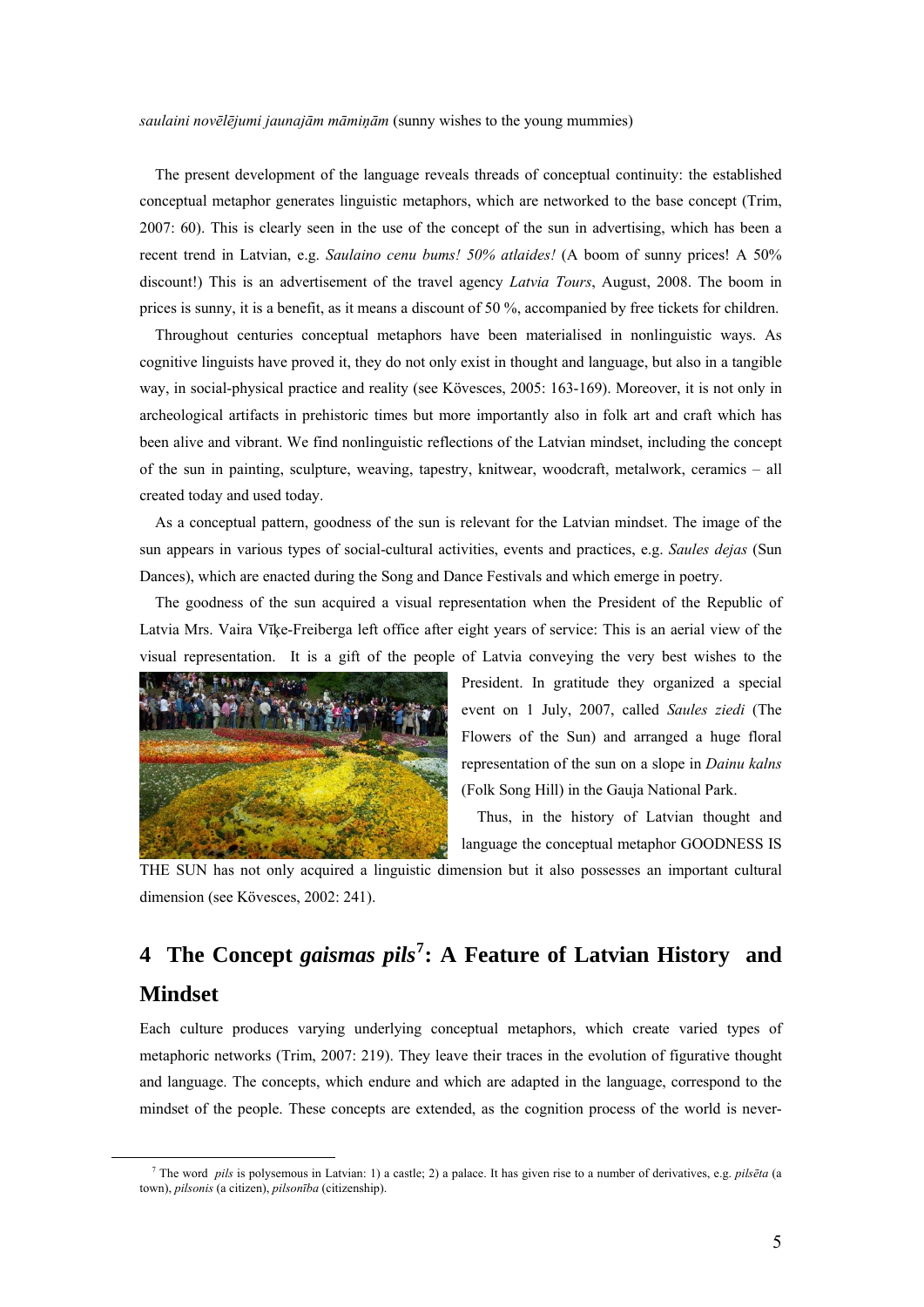ending; the world keeps changing and new cultural processes emerge and with them new features and attitudes.

 Research into concepts and symbols, which lie at the basis of enduring metaphors, brings out their complicated character. Their origins are frequently rooted in olden days; in the course of time they get overlaid with changes of the subsequent periods, however, culture memory preserves the traces of the original source. For instance, the phraseological unit<sup>[8](#page-5-0)</sup> gaismas pils (the castle/palace of light) reflects a search for identity in the past cultural heritage; today it has also acquired other meanings, even contradictory connotations. It takes its source in Latvian tales and legends. In the 13<sup>th</sup> century, the Latvian territory was subjugated by the Livonian Order, which destroyed the ancient Latvian castles. However, castle mounds remained and gave birth to folk tales about sunken castles. Many folk tales herald the possible rise of a castle, provided a certain task is fulfilled or someone guesses the name of the castle. These legends and tales were also subsequently influenced by the Christian tradition (see Ancelāne, 1988: 8).

 It was in the second half of the 19th century that *gaismas pils* acquired a new symbolic significance during the period of Latvian enlightenment or national awakening as it is called in Latvia. One of the main objectives of the New Latvians was to awaken the national self-consciousness of the Latvian people and shape their national culture and identity. As Smith points out, the notions of a nation and nationalism need to be interpreted as a culture phenomenon, as it is linked with national identity, which is a multi-dimensional concept. It needs to be extended to include language and symbols (Smith, 1991). Auseklis, who was a representative of national romanticism and a participant of the awakening movement, was inspired by the ancient folk tale about the sunken castle at Jaunpils. In 1873 he wrote the poem *"Gaismas pils"*. In 1889 Jāzeps Vītols composed a choral song to the lyrics of Auseklis' poem, which has become the culmination of all the subsequent Song Festivals. The sunken castle of light symbolises the lost freedom and the spiritual heritage of olden times:

| Ātri grima, ātri zuda      | The stately castle on the Hill of Light |
|----------------------------|-----------------------------------------|
| Gaismas kalna staltā pils. | Sank fast and vanished fast.            |
| Tur guļ mūsu tēvu dievi,   | The Gods of our fathers lie there:      |
| Tautas gara greznumi.      | The spiritual splendour of our people.  |

When the name of the ancient castle was guessed, it would rise from below the hill:

| Ja kas vārdu uzminētu.    | If someone guessed the name of the old castle. |
|---------------------------|------------------------------------------------|
| Augšā celtos vecā pils!   | It would rise.                                 |
| Tālu laistu tautas slavu. | Spreading the fame of the people               |
| Gaismas starus margodam'. | And radiating rays of light.                   |

 There are a number of folk tales about the sunken Burtnieki Castle. In 1888 Andrejs Pumpurs wrote the epic poem *"Lāčplēsis"*, drawing upon Latvian folk tales and history, and viewing it as a testimony

<span id="page-5-0"></span> <sup>8</sup> <sup>8</sup> The phraseological unit is a stable, cohesive combination of words with a fully or partly figurative meaning. For our understanding of the basic terms in phraseology, see Naciscione (2001).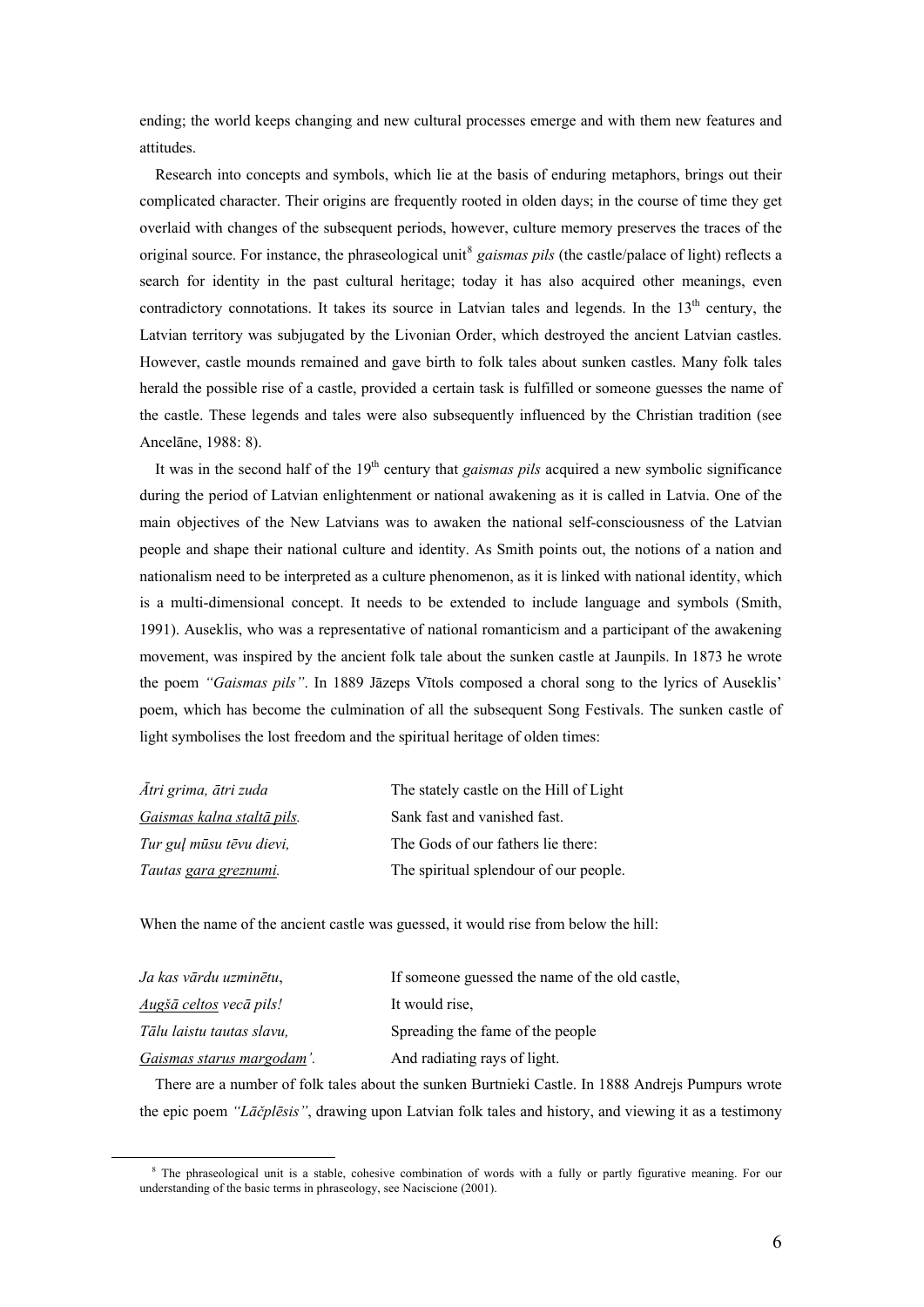to the common heritage of the Latvian people. The main message of the poem is that man cannot live without freedom, he cannot improve without collective memory, without knowing or cognising his own past and the past of his nation. In the second canto Lāčplēsis<sup>[9](#page-6-0)</sup> goes to Burtnieki Castle. He says, "I have come here sent by my father to learn at The School of Wisdom of the Famous *Burtnieki*". The word *burtnieks*<sup>[10](#page-6-1)</sup> means a holder of the knowledge of ancient signs while the castle is a holder of the spiritual heritage of the people (Rudzītis 1988: 285). Thus, the poet sees the castle as a symbol of the people's wisdom. In the third canto, Lāčplēsis spends a night in the Old Burtnieki Castle, conquering the evil spirits and overcoming the power of darkness. He raises the castle from Lake Burtnieki. The castle will bring people light and the spiritual treasures of their forefathers.

The literary pieces, created in the  $19<sup>th</sup>$  century, are not merely part of Latvian literature; over time their characters and plots have been retained in the Latvian language and culture, they have acquired new interesting and variegated manifestations. The original figurative expressions become part of the system of language; hence, cultural elements have an important role in the formation of a given conceptual system (see Dobrovol'skiy and Piirainen, 2005: 90). The sunken palace of light has remained a symbol of freedom to the present day. In the age of globalisation we still feel the traces of the past. The modern cultural and everyday discourse contains references to the romanticised castle of light and the symbol of the sunken castle, created by the New Latvians. In the new reality the cultural heritage of the past seems to foster the spiritual unity of the people.

We may come to the conclusion that the image of the castle of light is deeply entrenched in Latvian figurative thought. There is sufficient substantiation to single out the conceptual metaphors *BRĪVĪBA IR GAISMA* (freedom is light) and *NEBRĪVE[11](#page-6-2) IR TUMSA* (captivity is darkness). These metaphors have emerged as a result of spiritual experience and cognition, and Latvian collective memory has preserved and consolidated them.

Lakoff and Johnson distinguish spatial or orientational metaphors<sup>[12](#page-6-3)</sup>, which represent our orientation in the world and which are based on the binary opposition UP–DOWN (Lakoff and Johnson, [1980] 2003: 15-16). The concept *brīvība* (freedom) tends upwards; as Auseklis puts it, "The Castle of Light rose up", while "The stately castle on the Hill of Light sank fast and vanished fast", which is a representation of *nebrīve* (captivity) as a downward movement.

The year 2008 when the Republic of Latvia celebrated its  $90<sup>th</sup>$  anniversary saw a number of manifestations of the conceptual metaphor *BRĪVĪBA IR GAISMA* (freedom is light) both in its linguistic and nonlinguistic forms. In honour of the  $15<sup>th</sup>$  anniversary of the Latvian Museum of Occupation, it was decided to build an extension which would bear the name "The Hall of the Future" to symbolise the transition from the dark past to the bright future (see *Latvijas Okupācijas muzejs*, 2008). Two new mottoes appeared within the framework of the festive events: *Staro, Rīga!* (Radiate Light, Riga!) and *Iededzies par Latviju!* (Lights on for Latvia!). Both of them proceed from the

<span id="page-6-2"></span><span id="page-6-1"></span><span id="page-6-0"></span> $\frac{1}{\sqrt{2}}$  $\degree$  Lāčplēsis is a Latvian national hero who features in many literary pieces. He is usually seen as chosen by the Gods to save his people. Etymologically his name means "a bear tearer": he was so strong that he could take a bear by his jaws and tear him apart.<br> $^{10}$  Etymologically the word *burtnieks* comes from *burts* – a letter.

<span id="page-6-3"></span>The literal meaning of *nebrive* is "non-freedom".<br><sup>11</sup> The literal meaning of *nebrive* is "non-freedom".<br><sup>12</sup> Lakoff and Johnson single out a number of orientational metaphors that convey a concept of spatial orientatio out, front-back, on-off, deep-shallow, central-peripheral (Lakoff and Johnson, [1980] 2003: 14). For the verbalisation of the spatial metaphors *centre-periphery*, see Teters, 2009.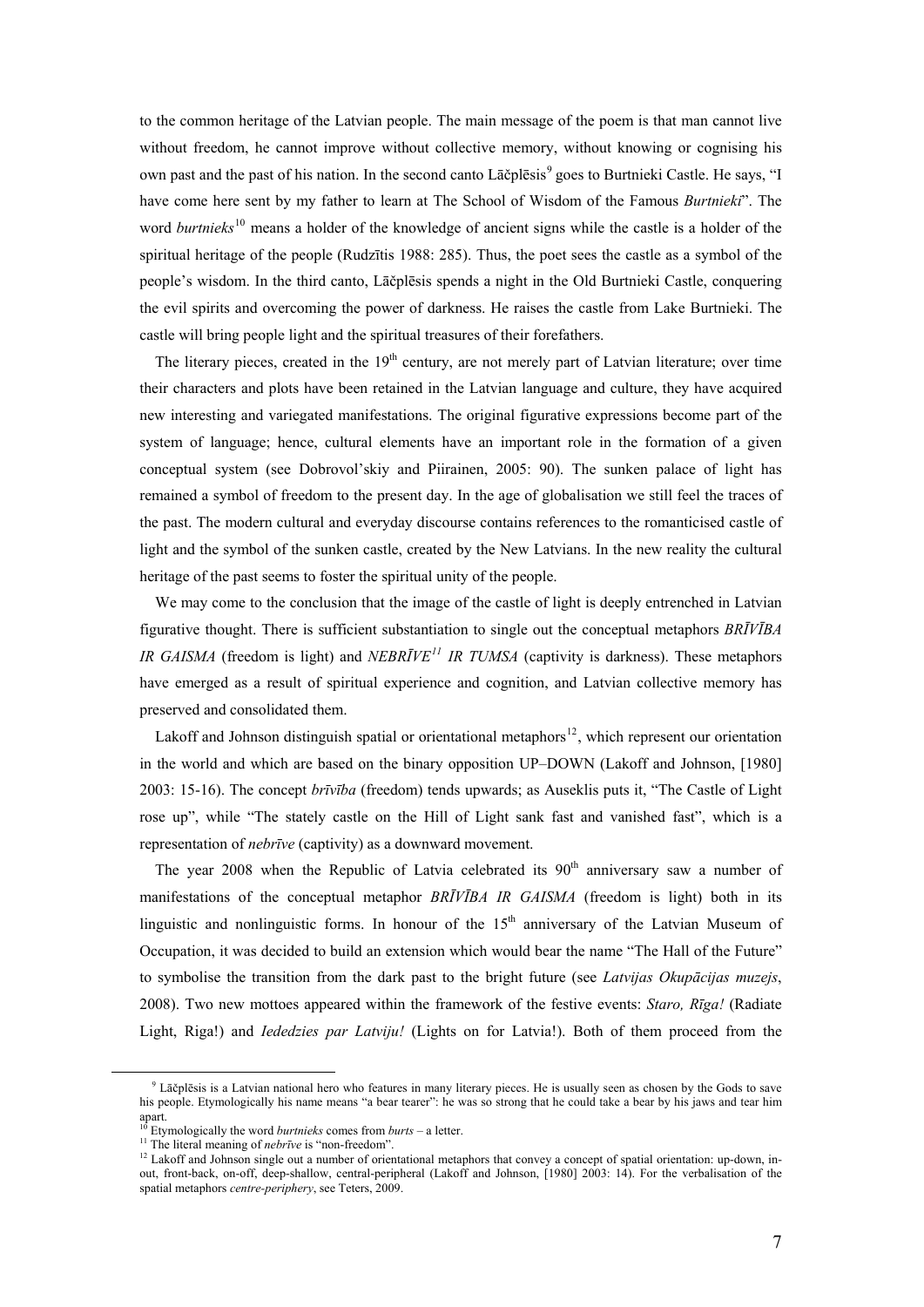conceptual metaphor *BRĪVĪBA IR GAISMA* (freedom is light). "Radiate Light, Riga!" is the name of the first Festival of Light in Riga, which featured lighting up the most prominent buildings of Riga. The events of the Festival also included a symbolic installation of the future National Library created by beams of light. "Lights on for Latvia!" was a state jubilee motto that was used not only during official events but also by the public at large.

 The castle of light is a container, which embodies the spiritual heritage of the people. The symbolic rise of the castle signifies spiritual perfection, a road to enlightenment. It is not by chance that the building of the new library bears the noble name *Gaismas pils* (architect Gunnar Birkets). The new



palace of light is designed to be seen as a bearer of light and a treasure house for knowledge for the Latvian people. The name of the library conveys both the ancient idea of the castle of light as a treasure house of spiritual heritage, which has been preserved throughout centuries, and a future vision: to erect a new beautiful and functional building,

that would also create unified library information space, which has acquired the name of *Gaismas tīkls* (a network of light). Thus, the phenomenon of metaphorical traces is a reflection of metaphor creation as an ongoing, timeless and regular process (see Trim, 2007: 4-9).

#### **5 Conclusion**

Both conceptual and linguistic metaphors emerge within the framework of the system of values of a given society, and they are used unconsciously. Conceptual metaphors are based on human perception, their everyday experience and vision: this is cognition space where people perceive the world around them through their personal prism; it is also influenced by the social environment where people live, and their culture. The interaction of culture and language is evident. It is frequently the collective cultural identity that influences the creation of a concept (see Bragina, 2007: 325-326). In language, cultural concepts tend to emerge in terms of metaphor. The cognitive processes are not merely ways of accounting for meaning in language; they are ways of accounting for meaning in many aspects of our social and cultural reality. Extension of conceptual metaphor in time is a cognitive process. By exploring metaphorical traces, we are able to uncover diachronic conceptual continuity and "the subtleties of human meaning-making practices shaped by a variety of linguistic and nonlinguistic sources" (Gibbs, 2008: 5).

 Thus, the concepts of the sun and the castle/palace of light have left their traces in the evolution of Latvian figurative thought and culture. Today they have remained active concepts in Latvian thought and culture in various manifestations: they are realised in both language and social-cultural practice. They are key cultural concepts, an inherent part of the Latvian mindset.

## **References**

Alma Ancelāne. Ievadam. In Alma Acelāne, editor, *Latviešu tautas teikas: Vēsturiskās teikas. Izlase,*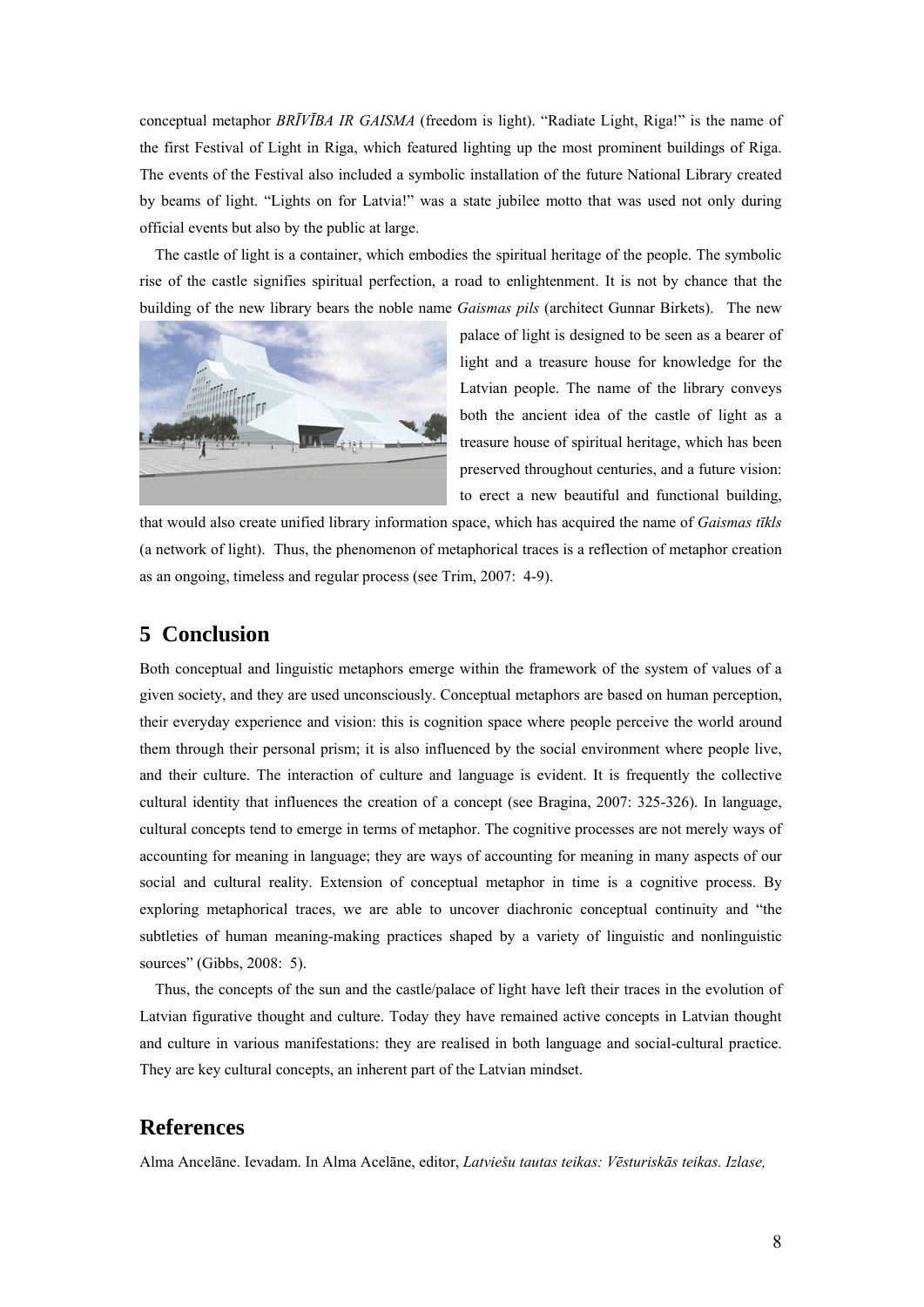pages 5–19. Zinātne, Rīga, 1988.

- Arutyunova D. Nina. Metafora i diskurs. In Arutjunova D. Nina, editor, *Teorija metafori*, pages 5-32. Progress, Moskva, 1990.
- Jan Assmann. Collective memory and culture identity (translated by John Czaplicka). *New German Critique*, 65: 125-133, [1988] 1995.
- Jan Assmann. *Kul'turnaya pamiat': pismo, pamiat' o proshlom i politicheskaya identichnost' v visokih kul'turah drevnosti.* Yaziki slavianskih kul'tur, Moskva, 2004.
- Auseklis. *Gaismas pils. Dzeja.* Jumava, Rīga, 2005.

Natalia G. Bragina. *Pamiat' v yazike i kulture*. Yaziki slavianskih kul'tur, Moskva, 2007.

Dmitrij Dobrovol'skiy and Elisabeth Piirainen. Figurative Language: Cross-cultural and Cross linguistic Perspectives. *The Semantics/Pragmatics Interface*, 13. Elsevier, Amsterdam, 2005.

Dziesmu un deju svētki. http://www.dziesmusvetki2008.lv/index.php?1&10&view=eventdetail&rid=593&sel\_place=&sel\_cat=&yearID=2008&monthID=07&dayID=12, 2008.

- James Fentress and Chris Wickham. *Social Memory*. Blackwell, Oxford and Cambridge, Massachusetts, 1992.
- Raymond W. Gibbs. Metaphor and Thought: The State of the Art. In Raymond W. Gibbs, editor, *The Cambridge Handbook of Metaphor and Thought*, pages 3–13. Cambridge University Press, Cambridge, 2008.
- Raymond W. Gibbs. *The Poetics of Mind: Figurative Thought, Language and Understanding.* Cambridge University Press, Cambridge, 1994.
- Maurice Halbwachs. *The Collective Memory* (trans. Francis J. Ditter, Jr. and Vida Yasdi Ditter)*.* Harper and Row, New York, [1950] 1980.
- Zoltan Kövecses. *Metaphor in Culture: Universality and Variation.* Cambridge University Press, Cambridge, 2005.
- Krišjāņa Barona Dainu skapis. http://www.dainuskapis.lv/, 2007.
- George Lakoff and Mark Johnson. *Metaphors We Live By*. The University of Chicago Press, Chicago and London, [1980] 2003.
- George Lakoff and Mark Turner. *More Than Cool Reason: A Field Guide to Poetic Metaphor.* The University of Chicago Press, Chicago, 1989.

Latvijas Okupācijas muzejs. Neļauj atmiņām izgaist!